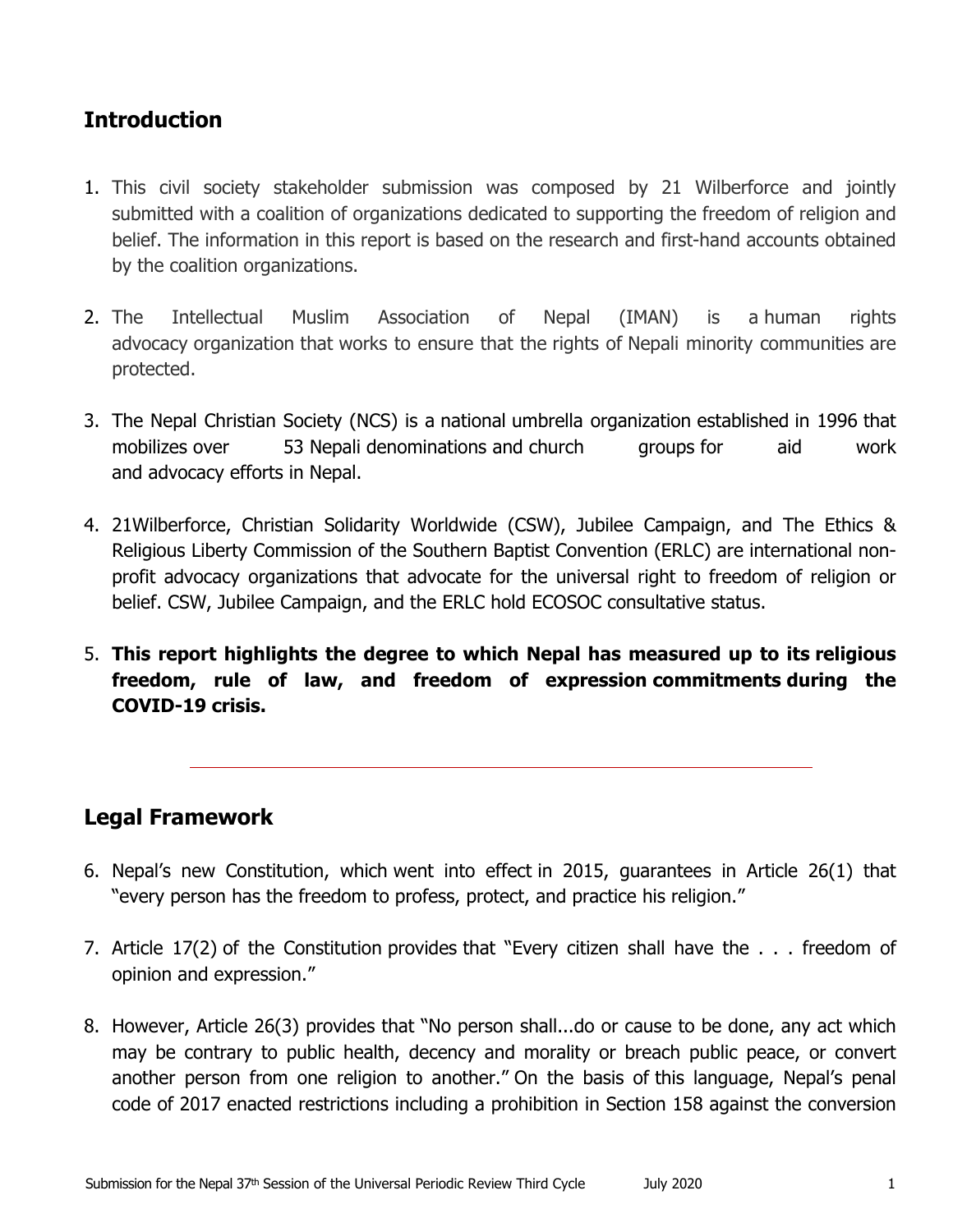of any person from one religion to another whether or not it was forcibly induced. Violation of this prohibition carries <sup>a</sup> penalty of up to five years in jail and <sup>a</sup> fine. This language is vague and overbroad and has led to the arrest and imprisonment of individuals who are merely exercising their constitutional right to profess and practice religion, as well as simply exercising their constitutionally guaranteed freedom of speech. Neither Article 26 nor Section 158 limit the prohibition on conversion to instances of forcible inducement or coercion, which means that, under the authority of the 2017 penal code, individuals can be arrested and jailed for practicing their religion or communicating with others about it when that is deemed by the state to be promoting conversion.

- 9. These legal restraints and resulting practices bring Nepal into violation of its obligations under the International Covenant on Civil and Political Rights (ICCPR), which Nepal accepted by accession in 1990. Article 14 of the ICCPR enumerates the right for all to <sup>a</sup> fair trial. Article 18 recognizes the fundamental freedoms of thought, conscience, and religion and the freedom to manifest one'<sup>s</sup> religion. It also guarantees the freedom for people to have or to adopt <sup>a</sup> religion or belief of their choice. Article 19 embraces the freedom to "hold opinions without interference" and to impart ideas whether orally, in writing, in print, or any other form of media.
- 10.Nepal'<sup>s</sup> Treaty Act, 2047 (1990) commits Nepal to interpret domestic laws in line with the International Covenant on Civil and Political Rights.
- 11.While Nepal claimed in section 117 of the 2015 Report of the Working Group on the UPR that its 2015 Constitution guarantees freedom of religion, the Constitution'<sup>s</sup> criminalization of conversion in Article 26(3) undermines this right.
- 12.**Nepal'<sup>s</sup> Constitution provides for both the freedom of religion and the freedom of expression. However, the state has failed to protect these freedoms and the rule of law for Christian and Muslim minorities during the COVID-19 crisis. Nepal has instead utilized the global COVID-19 pandemic and the vagueness of the penal code as <sup>a</sup> cover for the arbitrary arrests and denial of fundamental rights of religious minorities.**

## **Targeting of Nepal'<sup>s</sup> Muslim Community**

13.A rising tide of animosity towards the Muslim faith in Nepal and in the greater South Asia region during the current COVID-19 crisis has been manifested in multiple cases of discrimination and physical violence by state and non-state actors towards Muslims.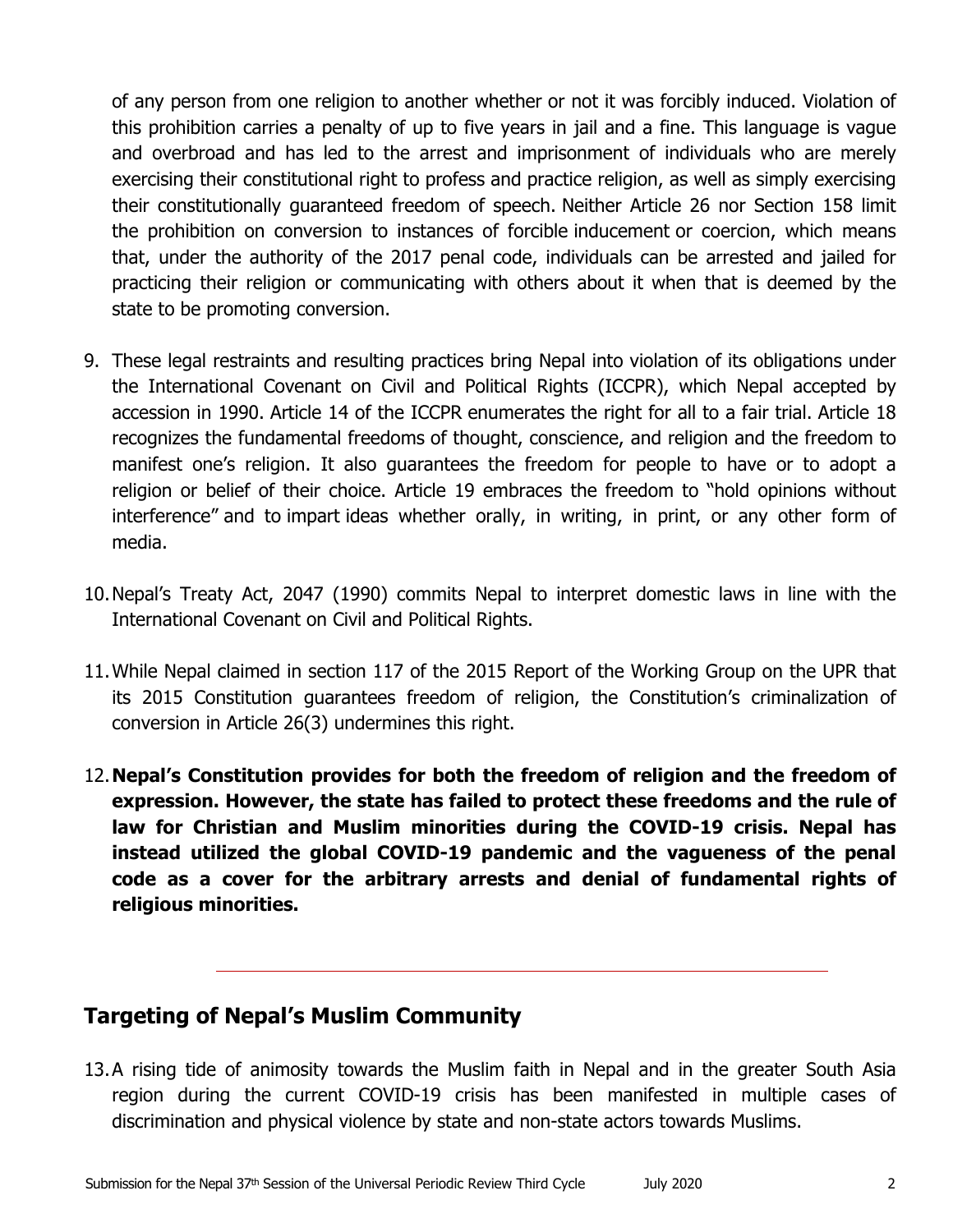- 14.Indian and Nepali media campaigns blaming Muslims for spreading COVID-19 have fueled hostility towards Muslims in Nepal. The vast majority of Nepal'<sup>s</sup> Muslim population lives in the Southern Terai Region near the Indian border and is therefore deeply impacted by anti-Muslim Indian media campaigns. Many of these campaigns in India and Nepal have portrayed Muslims as the primary population responsible for the spread of COVID-19, and these portrayals have increased suspicion and hatred towards Muslims in Nepali communities. This uncorroborated anti-Muslim narrative has sown the seeds of a culture where violence and discrimination against Muslims can thrive.
- 15.On April 12, 2020 in the Saptari District of the Eastern Terai Region, police beat <sup>a</sup> 54-year-old Muslim woman to death right in front of her house as she tried to save her son from <sup>a</sup> police action.
- 16.On April 18, 2020, <sup>a</sup> 13-year-old Muslim boy, who is <sup>a</sup> resident of the Rajbiraj municipality of the Saptari District, was beaten by police. As of this report'<sup>s</sup> submission, he is still receiving care for his critical injuries of broken ribs and penetrated lungs.
- 17.On April 21, 2020, four Muslim employees were expelled from <sup>a</sup> factory in the Rupandehi District of Southern Nepal on the false accusation that they were carrying COVID-19.
- 18.During the second week of May, <sup>a</sup> Muslim neighborhood in the Parsa District was attacked by <sup>a</sup> group of Hindus at night, and several Muslim residents sustained injuries.
- 19.On May 4, 2020, <sup>a</sup> young Muslim girl, <sup>a</sup> minor, was raped by <sup>a</sup> Hindu boy in the Kalika Mai Municipality of the Parsa District during the lockdown. Local police would not register the rape case against the accused Hindu boy until IMAN actively prompted the District Superintendent of Police to register the case. The accused was then taken into custody, and an investigation is ongoing.
- 20.IMAN has also recorded and reported to the Cyber Bureau of Nepal Police dozens of online posts and printed distributions of anti-Muslim hate messages. To date, no effective action has been taken by the police to counter this harmful propaganda.

## **Targeting of Nepal'<sup>s</sup> Christian Community**

21.Christian Pastor Keshav Raj Acharya was arrested by the Kaski District Police on March 22nd, two days before the pandemic lockdown order from the Government, for <sup>a</sup> prayer at his church that was uploaded on YouTube on February 22, 2020. In the video, Pastor Acharya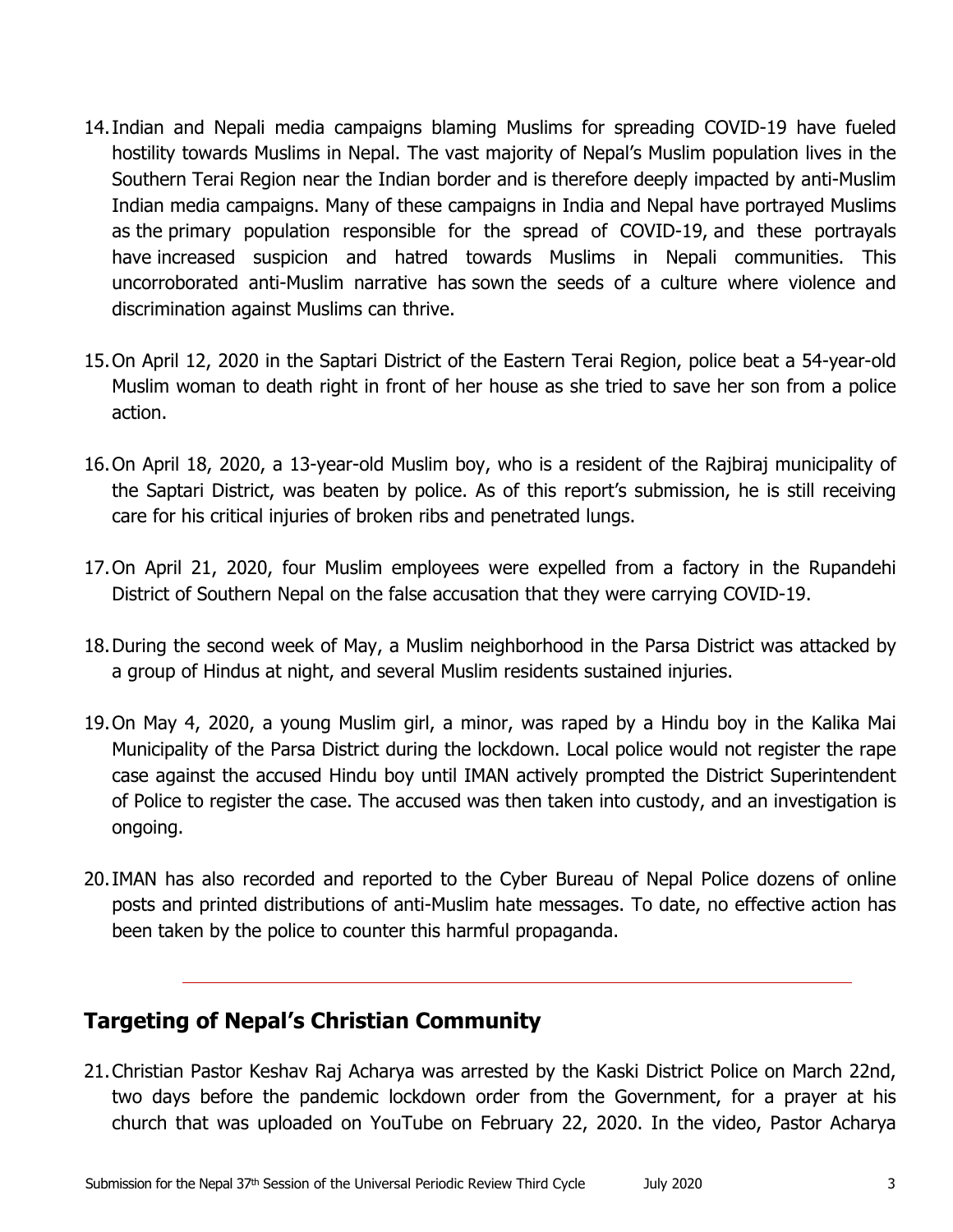prayed that the Corona virus would "go away and die" in Jesus' name.

- 22.Pastor Acharya was arrested, charged, and imprisoned for <sup>a</sup> violation of the public health and peace order, even though the place he was praying was inside his church and was before the lockdown restrictions were in place. The district court ordered <sup>a</sup> fine and released him on March 29th.
- 23.However, the police immediately re-arrested him on new charges. The police filed charges that Pastor Acharya engaged in "conversion activities" in violation of section 158 of Nepal'<sup>s</sup> criminal code. The police released <sup>a</sup> memo alleging that Pastor Acharya was proselytizing by spreading false information and charged him with "outraging religious feelings" and "attempting to convert others." While the right to share one's faith with others should be protected under Nepal'<sup>s</sup> ICCPR Article 18 obligations, in this case his prayer for the elimination of COVID-19 included nothing related to attempts at conversion.
- 24.In <sup>a</sup> flagrant violation of the rule of law, the police created <sup>a</sup> duplicate case against Pastor Acharya in the remote Dolpa District and transferred him to that location, taking him far away from his legal counsel, home, and family. The Nepal Christian Society mobilized <sup>a</sup> team of lawyers and <sup>a</sup> writ of habeas corpus was filed with an appeals court, but the appeals court upheld the unjust acts of the Kaski District Police, and the district court by cancelling the writ.
- 25.The Nepal Christian Society registered an appeal to Nepal'<sup>s</sup> National Human Right Commission on behalf of Keshav, but the commission failed to take any action.
- 26.Pastor Acharya was released again on bail on June 30th, 2020 and is awaiting trial at the time of this report.
- 27.The charges of endangering public health during COVID-19 and engaging in "conversion activities" show the unjust animus of the police and multiple Nepali courts towards Pastor Acharya'<sup>s</sup> religious beliefs. Pastor Acharya'<sup>s</sup> prayer was an expression of religious belief that was made prior to the official lockdown, did not spread false information, nor contained any attempt at forced conversion. The arrests of Pastor Acharya show the failure of multiple levels of the Nepali government and Constitution to protect <sup>a</sup> legitimate expression of religious belief.
- 28.The use of the prayer, recorded on YouTube, against Pastor Acharya exemplifies <sup>a</sup> troubling suppression of the right to the general freedom of expression.
- 29.This case also shows <sup>a</sup> clear lack of the rule of law. The multiple arrests and removal of Pastor Acharya to <sup>a</sup> remote prison, making access to legal representation difficult, violated his rights to <sup>a</sup> fair trial. The police, the district court, the appeals court and the National Human Right